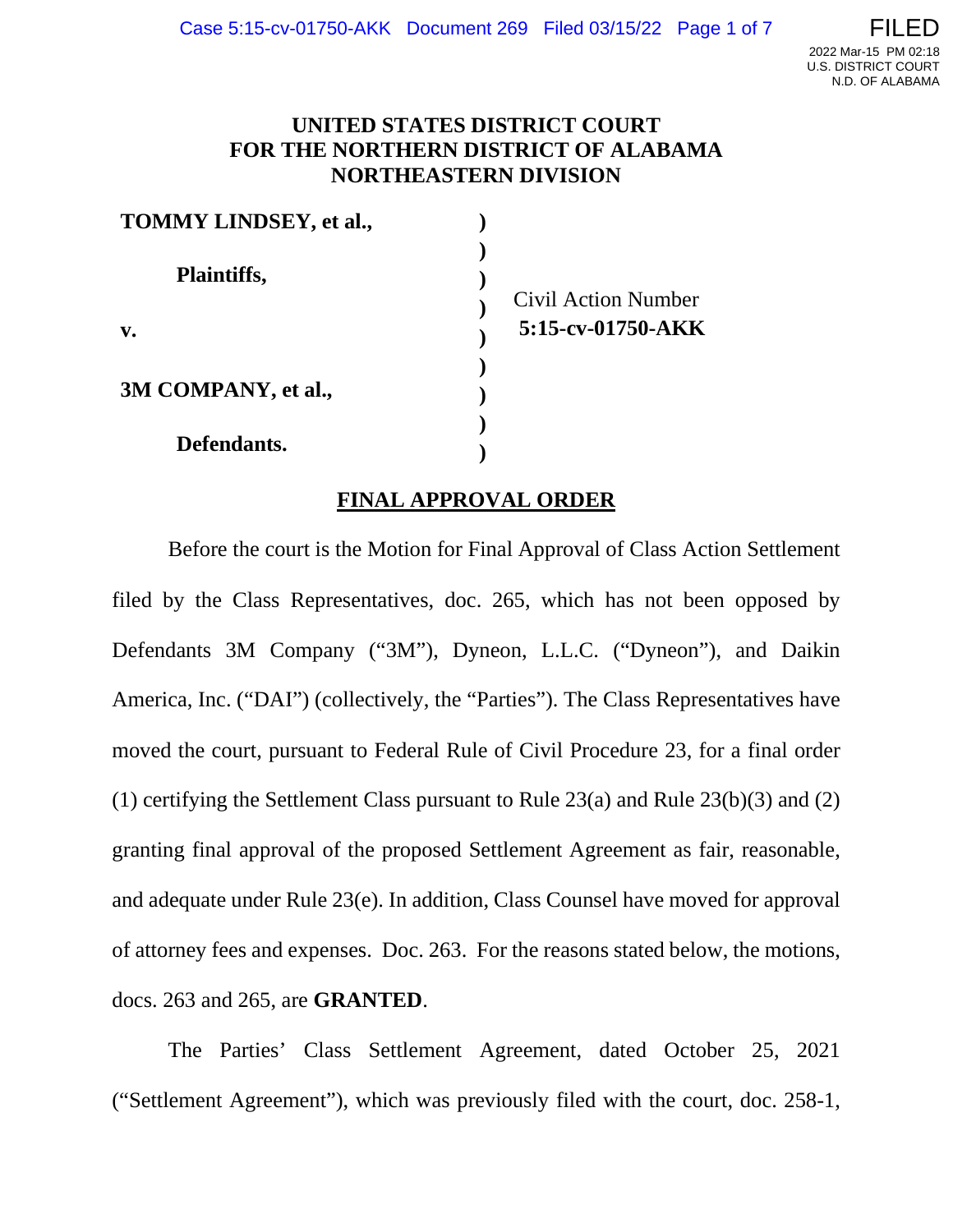### Case 5:15-cv-01750-AKK Document 269 Filed 03/15/22 Page 2 of 7

sets forth the terms and conditions for the settlement of the Class Claims, and was preliminarily approved by the court on November 10, 2021, *see* doc. 261. The court also, on November 10, 2021, pursuant to Rule 23(b)(3), conditionally certified the Settlement Class.

WHEREAS, the court has considered the Settlement Agreement, accompanying exhibits and other documents;

WHEREAS, the court held a Fairness Hearing on March 15, 2022, with the Parties present through Counsel, heard presentations by Counsel concerning the Settlement, certification of the Settlement Class, the implementation of the Notice Plan and Class Counsels' Motion for Attorney Fees and Expenses; and WHEREAS, the court considered objections filed with the court and the arguments of objectors.

### IT IS HEREBY ORDERED THAT:

1. The court hereby finds that certification of this action as a Rule 23(b)(3) class action is appropriate and finds that each of the elements of Rule 23(a) have been met: (1) the class is so numerous that joinder of all members is impracticable, (2) there are common questions of law or fact, (3) the claims of the class representatives are typical of their class and subclass, and (4) each of the representatives fairly and adequately represent their class and subclass. This court also finds that, in this particular context, questions of law or fact common to the class predominate over any questions affecting individual members and that a class action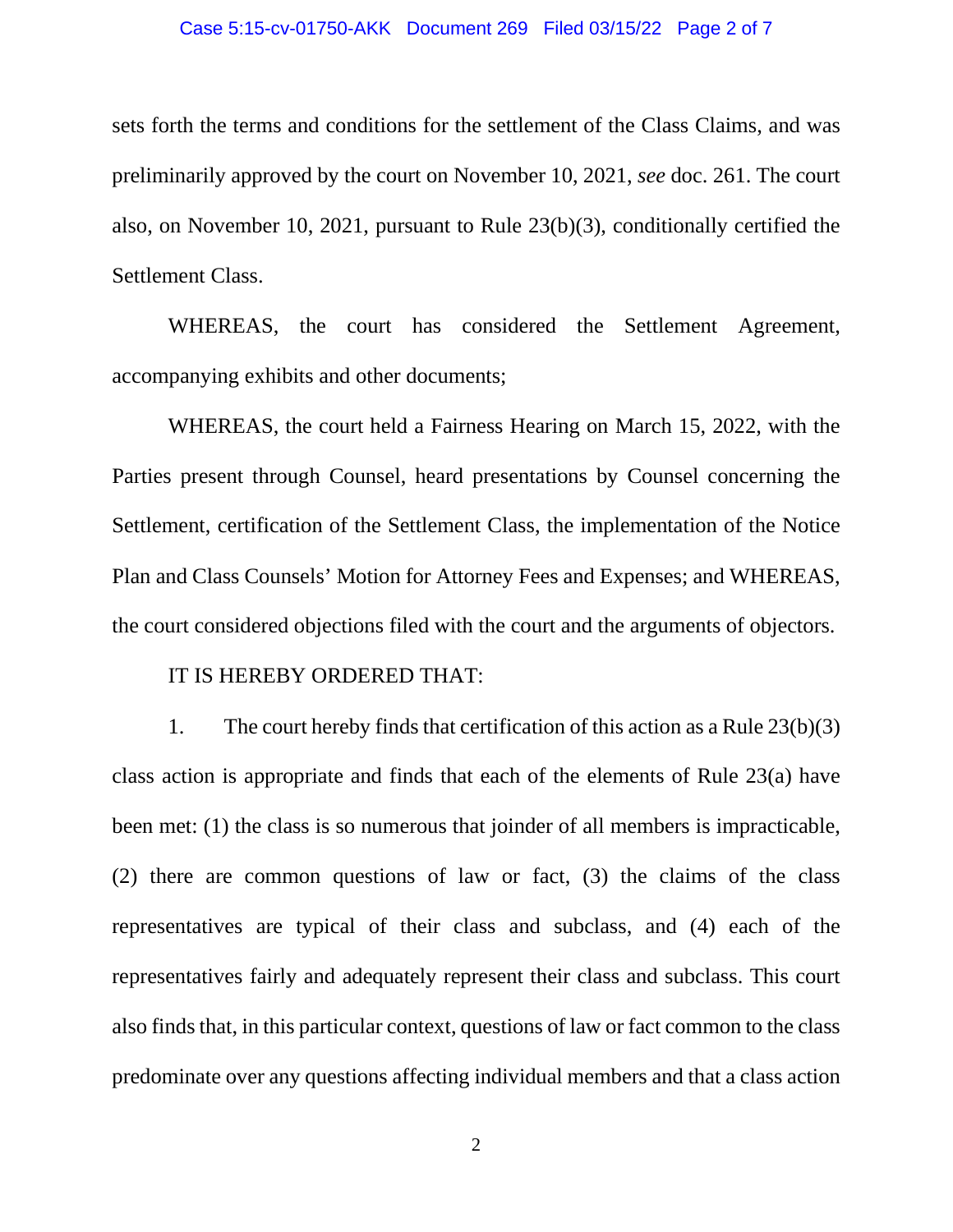is superior to other available methods to fairly and efficiently adjudicate this controversy.

The court, pursuant to Rule 23(b)(3), certifies a Settlement Class consisting

of the following two subclasses for purposes of this Settlement only:

(1) "Ratepayer Subclass": Every Person who (a) was a residential-coded customer of the Authority or of the Town Creek Water System, the West Lawrence Water Cooperative (Route 20 residential customers only), the V.A.W. Water System (residential customers on Routes 08 through 19 only), or the Trinity Water Works at any time between October 5, 2013, and September 29, 2016, and (b) made any payment for water originating with the Authority—whether such water was provided directly by the Authority or through one of the Authority's wholesale customers, namely, the Town Creek Water System, the West Lawrence Water Cooperative (Route 20 residential customers only), the V.A.W. Water System (residential customers on Routes 08 through 19 only), or the Trinity Water Works—on or between (i) November 1, 2013 and October 31, 2016, in the cases of the residential-coded customers of the Authority, the Town Creek Water System, and the West Lawrence Water Cooperative (Route 20 only), or (ii) November 1, 2013, and June 30, 2016, in the cases of residential-coded customers of the V.A.W. Water System (Routes 08 through 19 only) and the Trinity Water Works; and

(2) "Resident Subclass": Every Person who currently resides in Alabama, Georgia, or Tennessee, and for at least six months between (a) October 5, 2013 and September 29, 2016, in the cases of the residential-coded customers of the Authority, the Town Creek Water System, and the West Lawrence Water Cooperative (Route 20 only), or (b) October 5, 2013, and May 31, 2016, in the cases of residential-coded customers of the V.A.W. Water System (Routes 08 through 19 only) and the Trinity Water Works, owned or resided in a residential housing unit that received water originating with the Authority, whether such water was provided directly by the Authority or through one of the Authority's wholesale customers, namely, the Town Creek Water System, the West Lawrence Water Cooperative (Route 20 residential customers only), the V.A.W. Water System (residential customers on Routes 08 through 19 only), or the Trinity Water Works.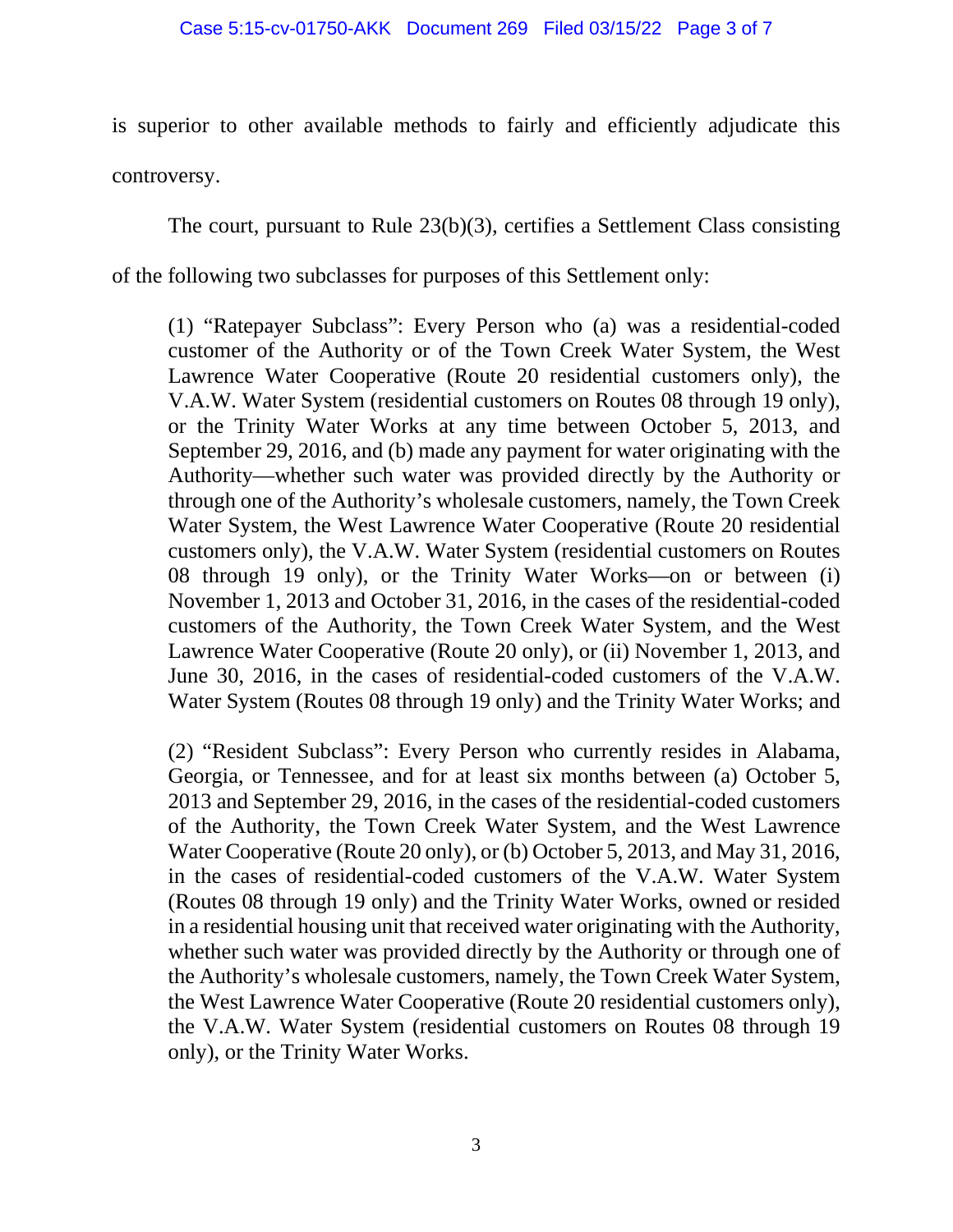#### Case 5:15-cv-01750-AKK Document 269 Filed 03/15/22 Page 4 of 7

Persons defined by (1) above are "Ratepayer Subclass Members," and Persons defined by (2) above are "Resident Subclass Members." Persons who are Ratepayer Subclass Members are excluded as Resident Subclass Members, except that when two persons are named as the ratepayer for the same account, one of those two persons (but not both) is eligible to be a Resident Subclass Member, provided he or she satisfies the Resident Subclass Member definition. Members of the Resident Subclass shall not be paid for more than one claim in the Settlement.

Excluded from the Settlement Class are employees of Defendants and any entities in which Defendants have a controlling interest; any of the legal representatives, heirs, successors, or assigns of Defendants; the Judge to whom this case is assigned and any member of the Judge's immediate family and any other judicial officer assigned to this case; all persons or entities that properly execute and timely file a request for exclusion from the Settlement Class; and any attorneys representing the Plaintiffs or Members of the proposed Settlement Class.

The court designates as representatives of the Ratepayer Subclass Tommy Lindsey and Larry Watkins. The court designates as representatives of the Resident Subclass Lanette Lindsey and Venetia Watkins.

2. The court has reviewed the Settlement Agreement and approves its terms.

4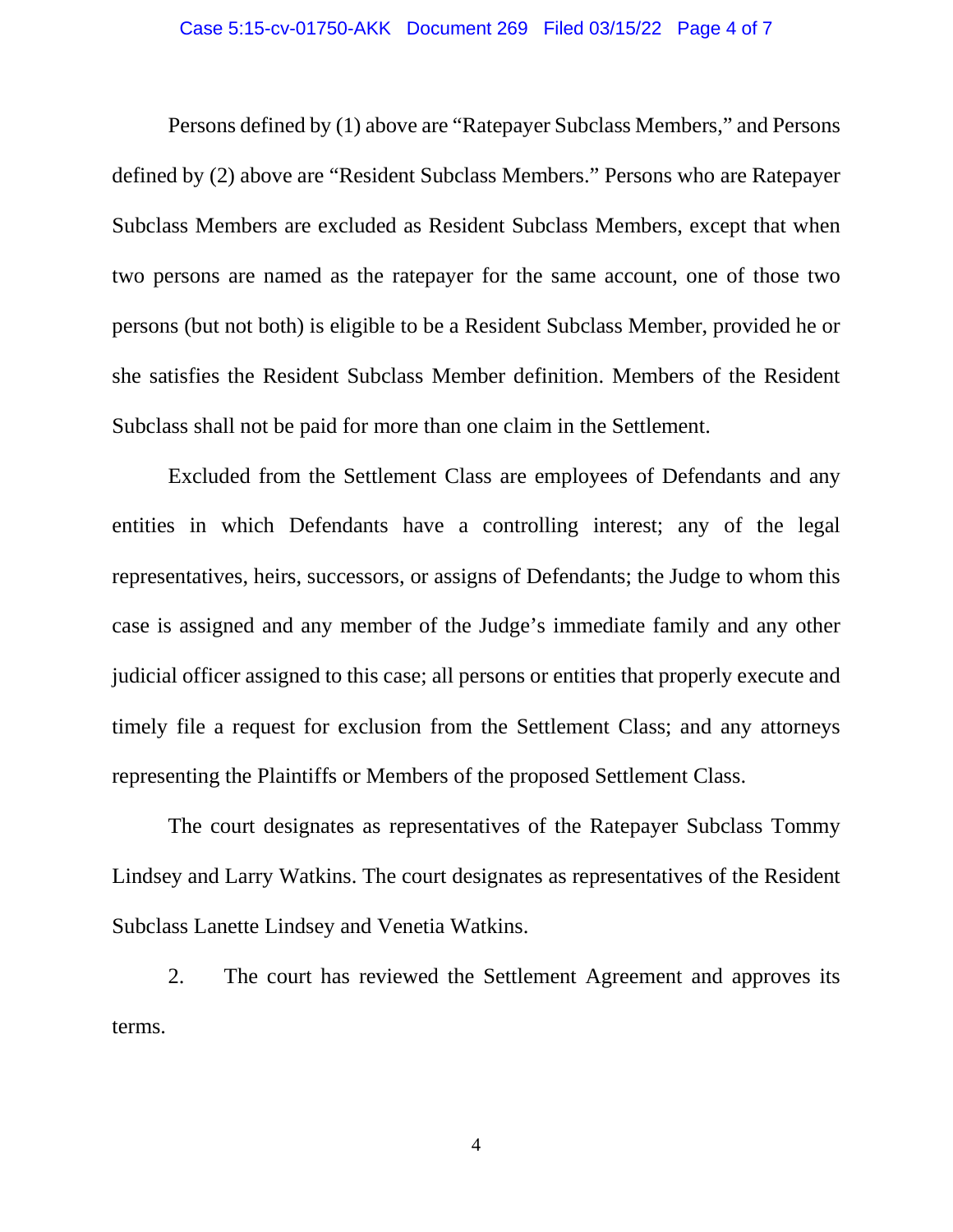#### Case 5:15-cv-01750-AKK Document 269 Filed 03/15/22 Page 5 of 7

(a) The court finds that the Settlement Agreement is the product of informed, arm's-length negotiation by counsel and is fair, just, reasonable, valid and adequate, notwithstanding the objections that were raised and addressed at the Fairness Hearing.

(b) The court finds that the Settlement Amount of \$12,000,000.00 (twelve million dollars) will be used to fund class benefits that will directly benefit the Class Members. Based on the court's analysis, the class benefits represent a reasonable compromise of the relief sought by the Class Members through the Rule 23(b)(3) Class Claims.

(c) The court finds the Class Settlement, including the plan of distribution of Settlement proceeds to Class Members, is fair, adequate and reasonable, based upon the court's consideration of the Fed. R. Civ. P.  $23(e)(2)$  factors: "(A) the class representatives and class counsel have adequately represented the class; (B) the proposal was negotiated at arm's length; (C) the relief provided for the class is adequate, taking into account: (i) the costs, risks, and delay of trial and appeal; (ii) the effectiveness of any proposed method of distributing relief to the class, including the method of processing class-member claims; (iii) the terms of any proposed award of attorney's fees, including timing of payment; and (iv) any agreement required to be identified under Rule  $23(e)(3)$ ; and (D) the proposal treats class members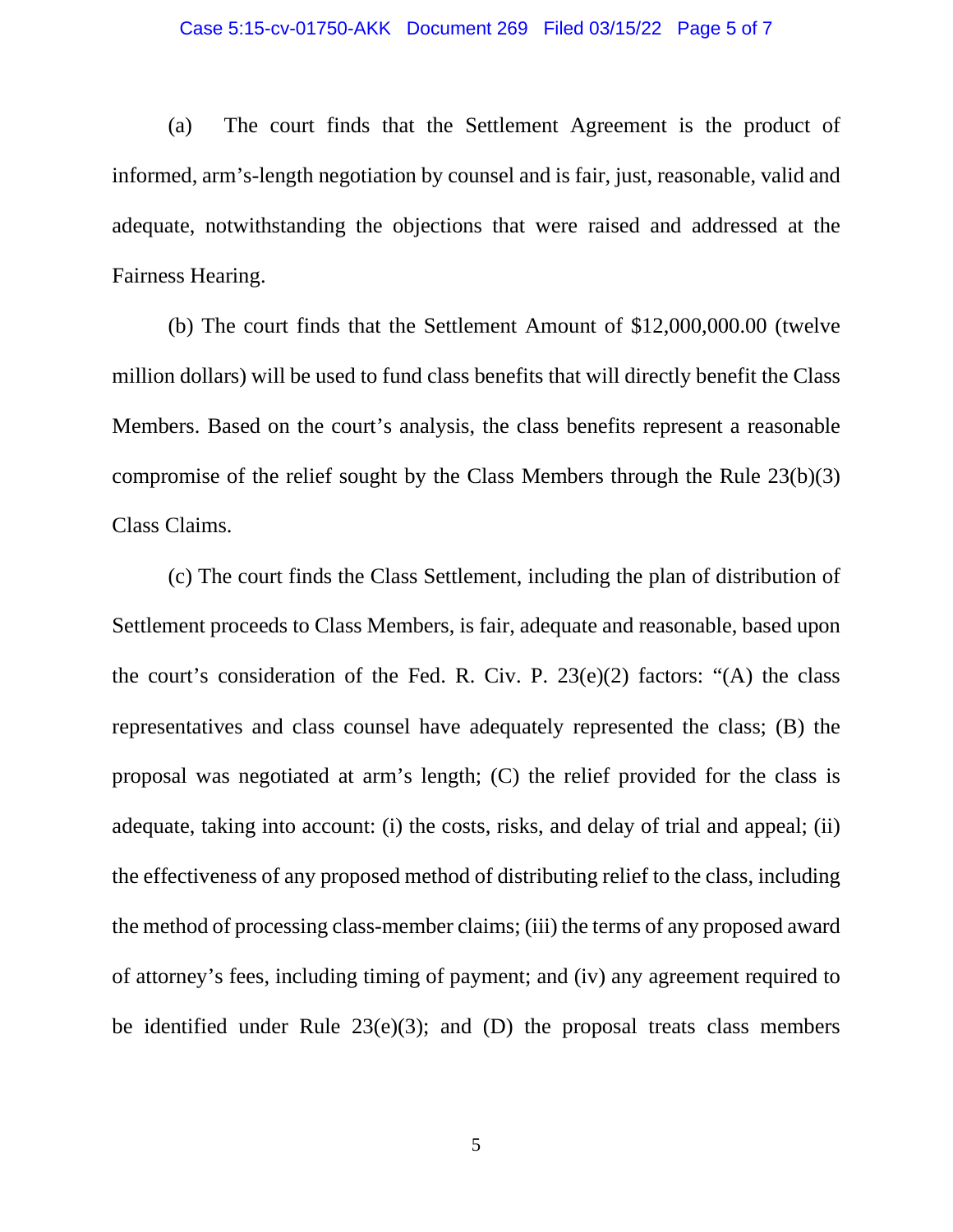#### Case 5:15-cv-01750-AKK Document 269 Filed 03/15/22 Page 6 of 7

equitably relative to each other." *See also Bennett v. Behring Corp.*, 737 F.2d 982, 986 (11th Cir. 1984).

3. The court finds that the Class Notice and Notice Plan were appropriate under the circumstances and were reasonably calculated to inform Class Members of the proposed Settlement, afforded Class Members an opportunity to opt out or present their objections to the Settlement, and complied in all respects with the requirements of Rule 23 and applicable due process requirements.

4. The court finds that Class Counsel implemented the Notice Plan in compliance with this court's Preliminary Approval Order.

5. The court finds that Defendants provided notice of the proposed Class Action Settlement to the appropriate federal and state officials pursuant to the requirements of the Class Action Fairness Act.

6. The court has considered the due process rights of absent Class Members and finds that such rights are adequately protected.

7. Class Counsel's Motion for Final Approval of Attorney Fees and Expenses, doc. 263, is hereby granted, and Class Counsel are awarded \$3,600,000 (three million, six hundred thousand dollars) for fees and \$845,353 (eight hundred, forty-five thousand and three hundred and fifty three dollars) for expenses, per the Settlement Agreement, as part of this Settlement.

6